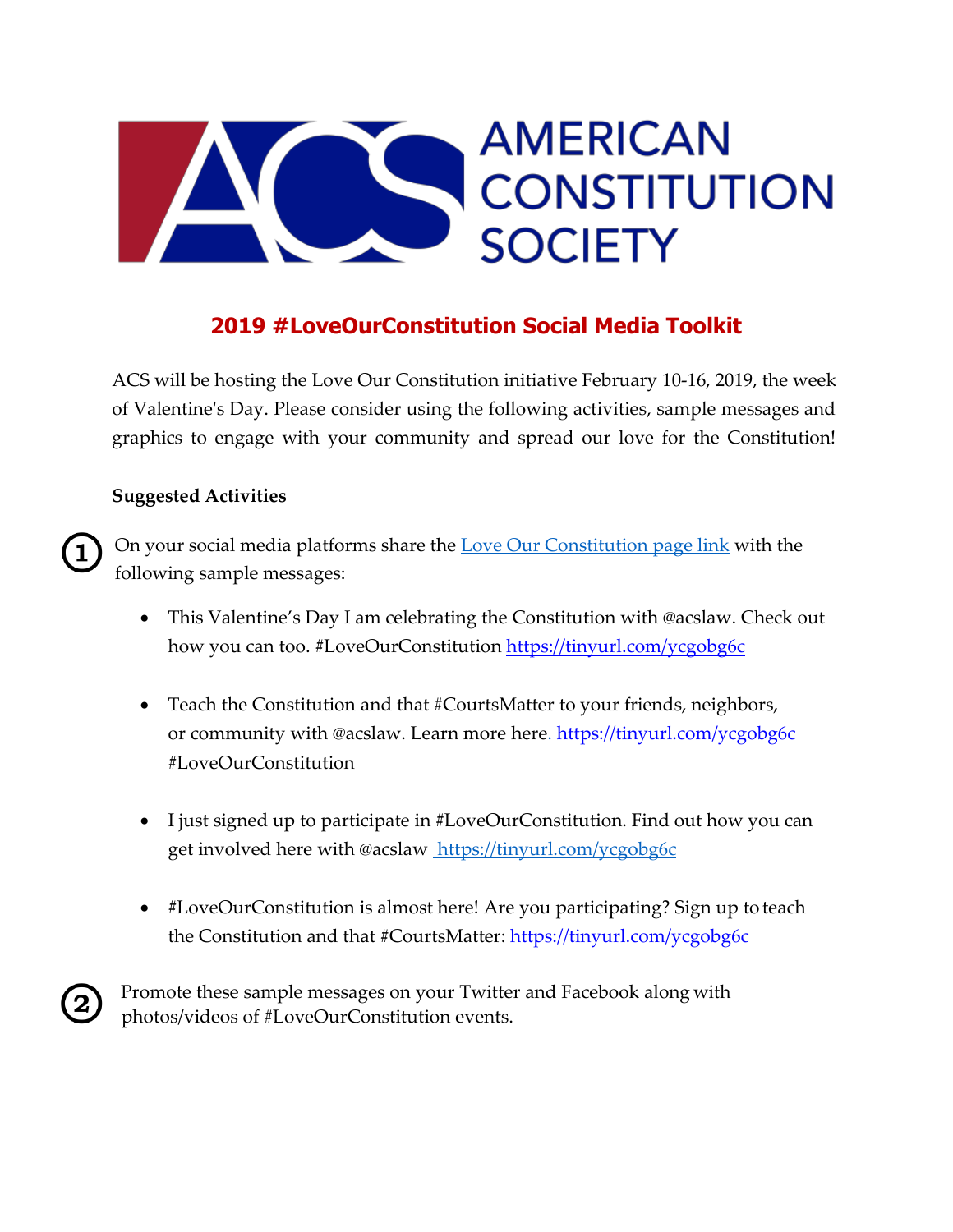#### **Twitter**

- Host a #LoveOurConstitution 2019 event in your community and find out how easyit is. Check out @acslaw resources to spread the love. <https://tinyurl.com/ycgobg6c>
- One reason we #LoveOurConstitution is Article III, which created the judiciary! Help us spread the word that, now more than ever, #CourtsMatter. Find out more. https://tinyurl.com/ycgobg6c
- •
- Engaging your community is more critical than ever to preserve our judicial independence & promote justice for all #CourtsMatter #LoveOurConstitution <https://tinyurl.com/ycgobg6c>
- This Valentine's week, consider spreading the love of our Constitution by hosting an event in your community through @acslaw's #LoveOurConstitution program. Find out more:<https://tinyurl.com/ycgobg6c>

#### **Facebook**

- Take our #LoveOurConstitution campaign to your community and host an event to spotlight the importance of the #courts. It's easy, find out how <https://tinyurl.com/ycgobg6c>
- This Valentine's week, consider spreading the love of our Constitution by hosting an event in your community through @acslaw's #LoveOurConstitution program. Find out more:<https://tinyurl.com/ycgobg6c>
- This Valentine's Day we're encouraging everyone to show some love for our Constitution. One reason we #LoveOurConstitution is Article III, which created the judiciary! Hold an event in your community to help us spread the word that, now more than ever, courts matter. Find out more.<https://tinyurl.com/ycgobg6c>

Share photos online from the Love Our Constitution events you hosted or attended. Please post them on Facebook or tweet them out using #LoveOurConstitution. You can also email your photos to [jadhikari@acslaw.org.](mailto:jadhikari@acslaw.org)